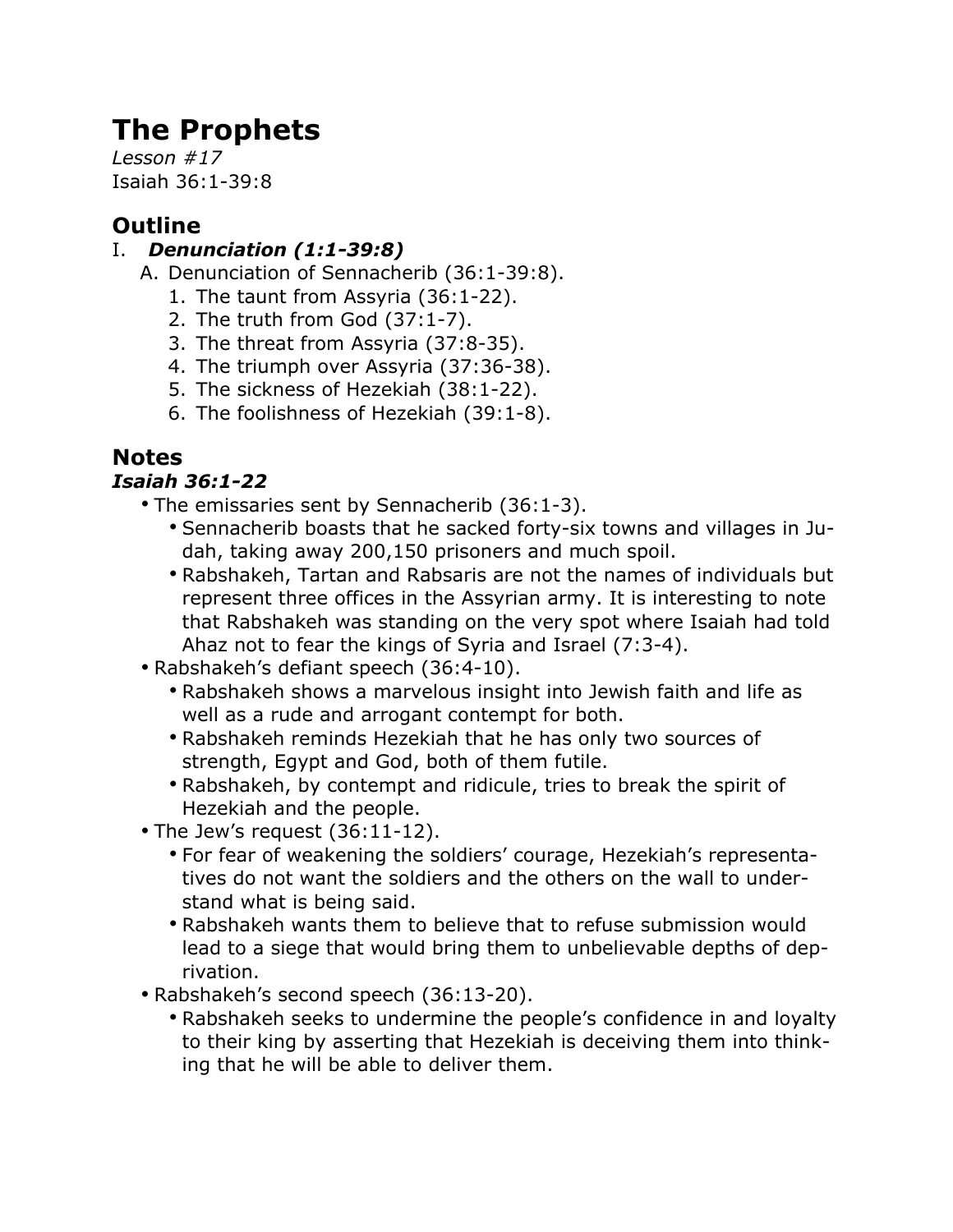- He further urges them to make their peace with the king of Assyria. He appeals to the blessings of plenty as opposed to the famine of a siege.
- The report to Hezekiah (36:21-22).
	- The nation had been humiliated and their God insulted.
	- They would learn that God would care for them.

#### *Isaiah 37:1-7*

- Desperate because of the nation's condition and conscious of his need for divine help, he went into the house of God, a place of prayer and reflection.
- The nation's condition is like that of a woman who has come to the time of giving birth but does not have enough strength, a figure symbolizing great difficulty (cf. Hosea 13:13).
- Hezekiah prays that God will rebuke the words of Rabshakeh which He has heard. Hope rests only in God; there is no other source.
- When the embassy from the king arrives, Isaiah already has an answer from God. His name and character have been blasphemed, and He will handle the matter.

### *Isaiah 37:8-35*

- Sennacherib's renewed effort to persuade Hezekiah (37:8-13).
	- Having heard that Tirhakah, king of Ethiopia, was coming to fight against him, Sennacherib intensified his efforts to persuade Hezekiah to give up the city into his hands.
	- Rabshakeh points out the weakness of Hezekiah's God, urging the king and his people not to let God deceive them, for Jerusalem will be taken. To make his letter more impressive, Sennacherib lists six additional cities whose gods were unable to save them from Assyrian destruction.
- Hezekiah's prayer before God (37:14-20).
	- The king's prayer to God is expressed in lofty, pure and devout language, with reverence and respect in every phrase.
	- Throughout the prayer the king manifests a firm trust in God and total dependence upon Him.
	- Although Hezekiah and the people have been humiliated and insulted, it is really God who has been mocked, scoffed and blasphemed. The honor of God is being taunted, and this is of deep concern to the king.
	- The prayer exalts God above all creation and heavenly beings, recognizes His eternal Godhood and reverently acknowledges the dependence of both king and people upon Him for salvation in this trying hour.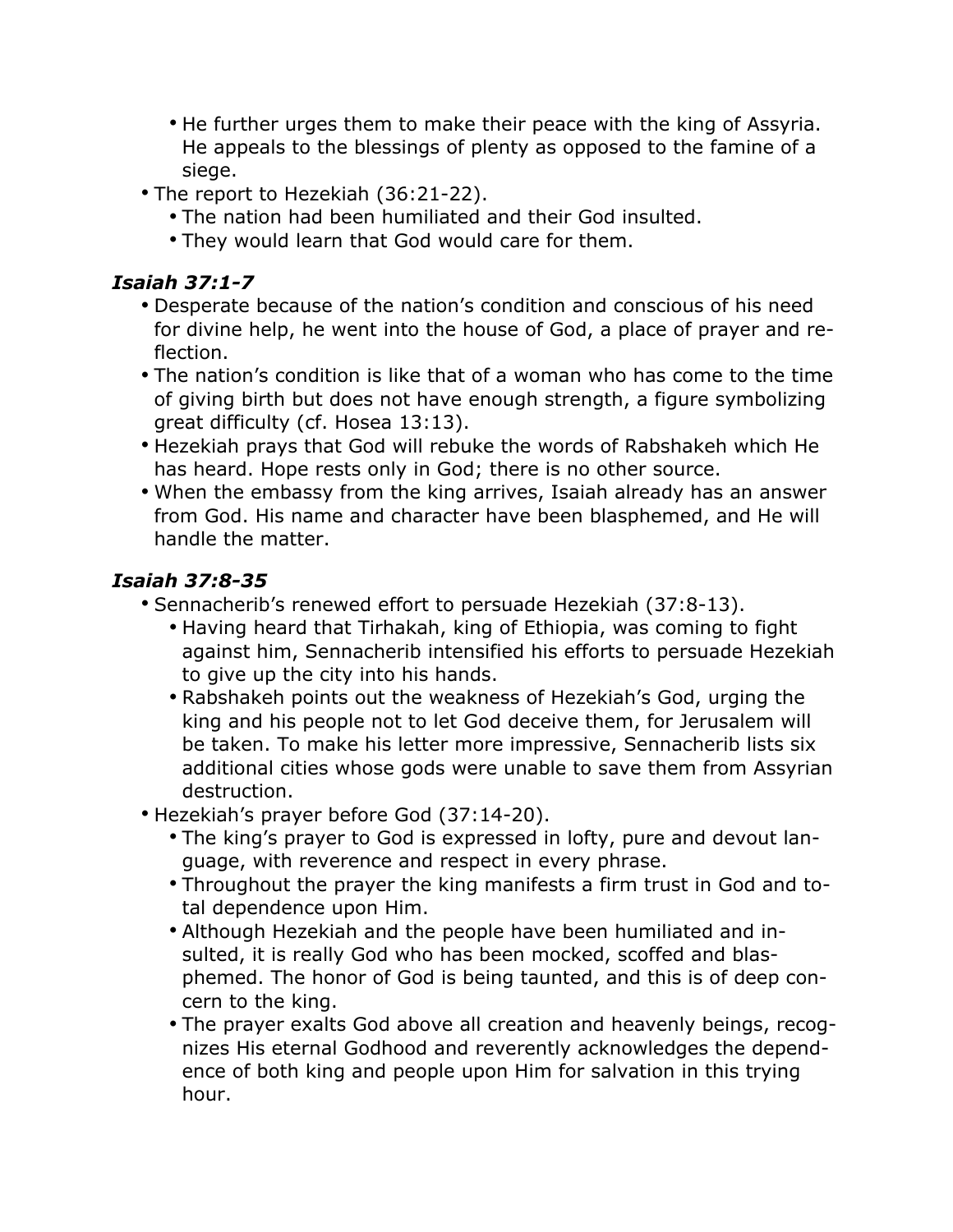- An answer to Sennacherib (37:21-29).
	- Like a virgin, Jerusalem has not been defiled by Assyria. She now despises and laughs in scorn at her would-be seducer.
	- Sennacherib had defied the Lord with the arrogant boast of his inflated pride. No land of height had stood in his way; he overcame them all.
	- God made it clear that what had been done was of God's predetermined purpose and not by the king's power.
	- Nothing in the ruler's life is hidden from the eyes of God; God knows his every move, the entirety of his life and in particular his anger against God.
- A message of assurance to Hezekiah (37:30-35).
	- The "sign" does not involve a miracle, but assurance that by divine providence the people of Judah will have food until they can once again plant and harvest. When they can plant and harvest again, the Assyrian invasion will be over and Israel will no longer need to fear Assyria.
	- The remnant will return to their ruined homes, villages and lands to rebuild them. God gives assurance of their ability to succeed.
	- Isaiah had been preaching this message from the beginning, but before God could act, the people had to be brought to realize their need for his help.

#### *Isaiah 37:36-38*

- Two similar instances in Israel's history present parallels: 1) the death of the first born of the Egyptians (Exodus 12:23); and 2) the death of the seventy thousand following David's sin (2 Samuel 24:16).
- The remaining history of Sennacherib is related very briefly. Although twenty years elapsed before the king was murdered by two of his sons, Isaiah passes over the intervening period.
- The two sons who slew their father fled for refuge to the land of Ararat to the north. Sennacherib's son Esarhaddon ruled in his stead.

#### *Isaiah 38:1-22*

- Hezekiah's sickness and prayer (38:1-8).
	- To set one's house in order is to make a will or some other provision ensuring that one's affairs will be properly taken care of after death.
	- Hezekiah's plea is not based on self-righteousness, but on his life of faith. He had lived before God in truth and with a pure heart, always striving to do what was right in God's sight.
	- The reference to David and the reference in 2 Kings 20:6 make it clear that the promise to David is a part of God's motivation in saving Jerusalem.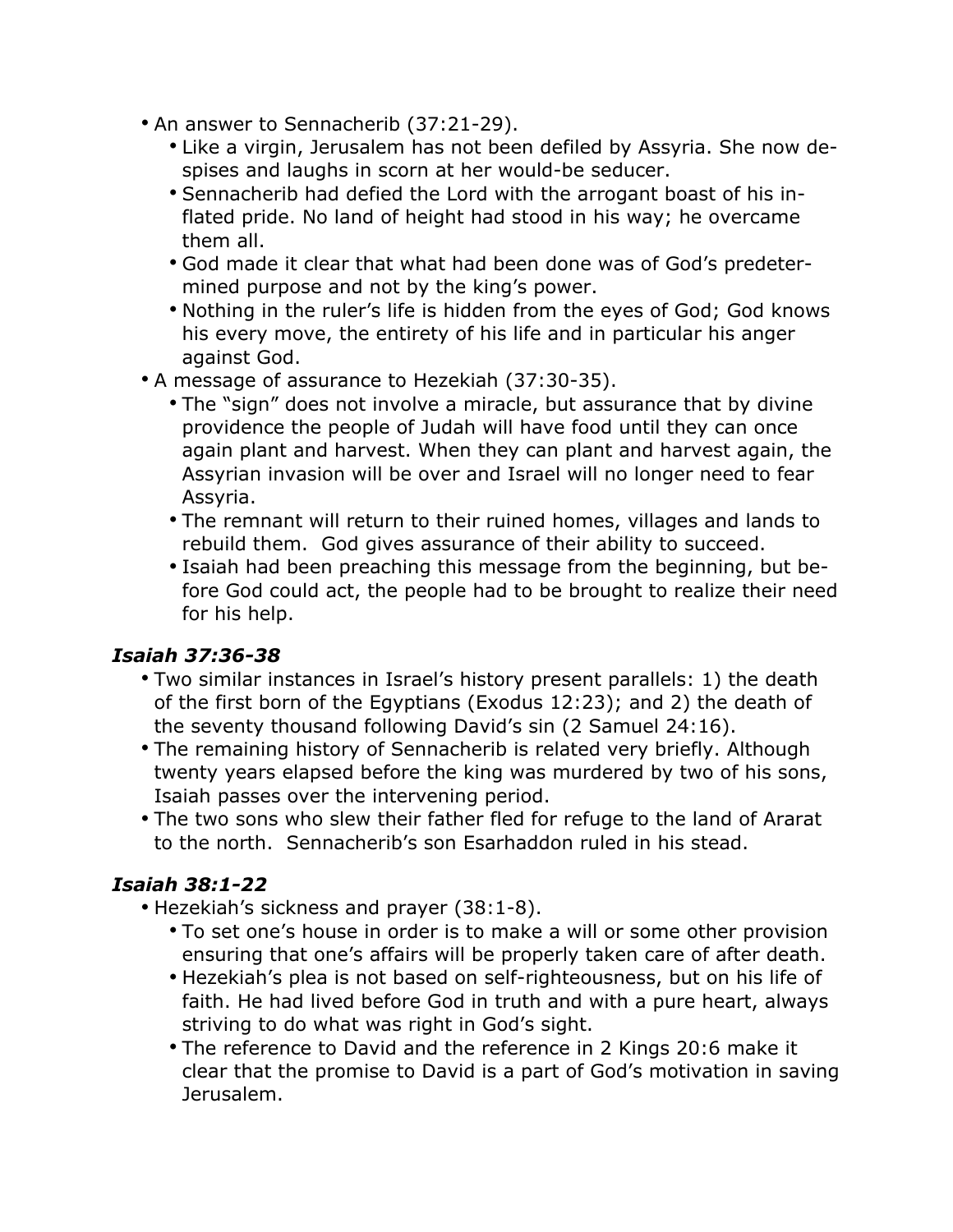- As a sign to Hezekiah, God caused the shadow to return ten steps or degrees on the sundial.
- Hezekiah's psalm of lamentation and thanksgiving (38:9-20).
	- The "cutting off of my years" is that time when Hezekiah should have been enjoying the prime of life and the excellency of his rule.
	- Like a shepherd's tent which is transferred from one place to another when the pasturage is consumed, so will Hezekiah's earthly dwelling, his life, be removed.
	- Though Hezekiah had hope, the message from God took away his hope; he was left crushed at the prospect of impending death.
	- Like one in a procession to the house of God, Hezekiah will walk humbly and solemnly all the days of his life because of the bitter memories of the sickness from which the Lord had delivered him.
	- With his life extended, the Assyrians defeated and true worship restored, Hezekiah's life could not be what it should be.
- Hezekiah's healing (38:21-22).
	- Many commentators and translations follow the account in 2 Kings, inserting these two verses between verses 6 and 7, where they logically belong.
	- The words of Isaiah and Hezekiah may have been recorded here to satisfy the reader's natural queries about the means of healing and the reason for the sign. Notice that Hezekiah is not criticized for asking for a sign.

# *Isaiah 39:1-8*

- Prophet versus king (39:1-4).
	- Merodachbaladan is remembered as a clever and ambitious king and a bitter enemy of the Assyrian kings Sargon and Sennacherib.
	- Hezekiah had seemingly forgotten that it was God who had spared his life and the city, and that he had vowed to "go softly" all the days of his life.
	- As his forefather David had succumbed to the lust of the flesh, and Solomon had yielded to vanity and pomp, so Hezekiah yielded to flattery and pride. It appears that Hezekiah was trying to convince the embassies that he was a king worthy of high regard.
	- Without reserve Hezekiah admits to having shown the Babylonians all his treasures.
- The word of doom (39:5-8).
	- In the mind of Isaiah all such associations of God's people with the world are a rejection of dependence on the Lord and, therefore, sin.
	- Isaiah makes a first unmistakable reference to Babylon as the land of captivity in vs. 6.